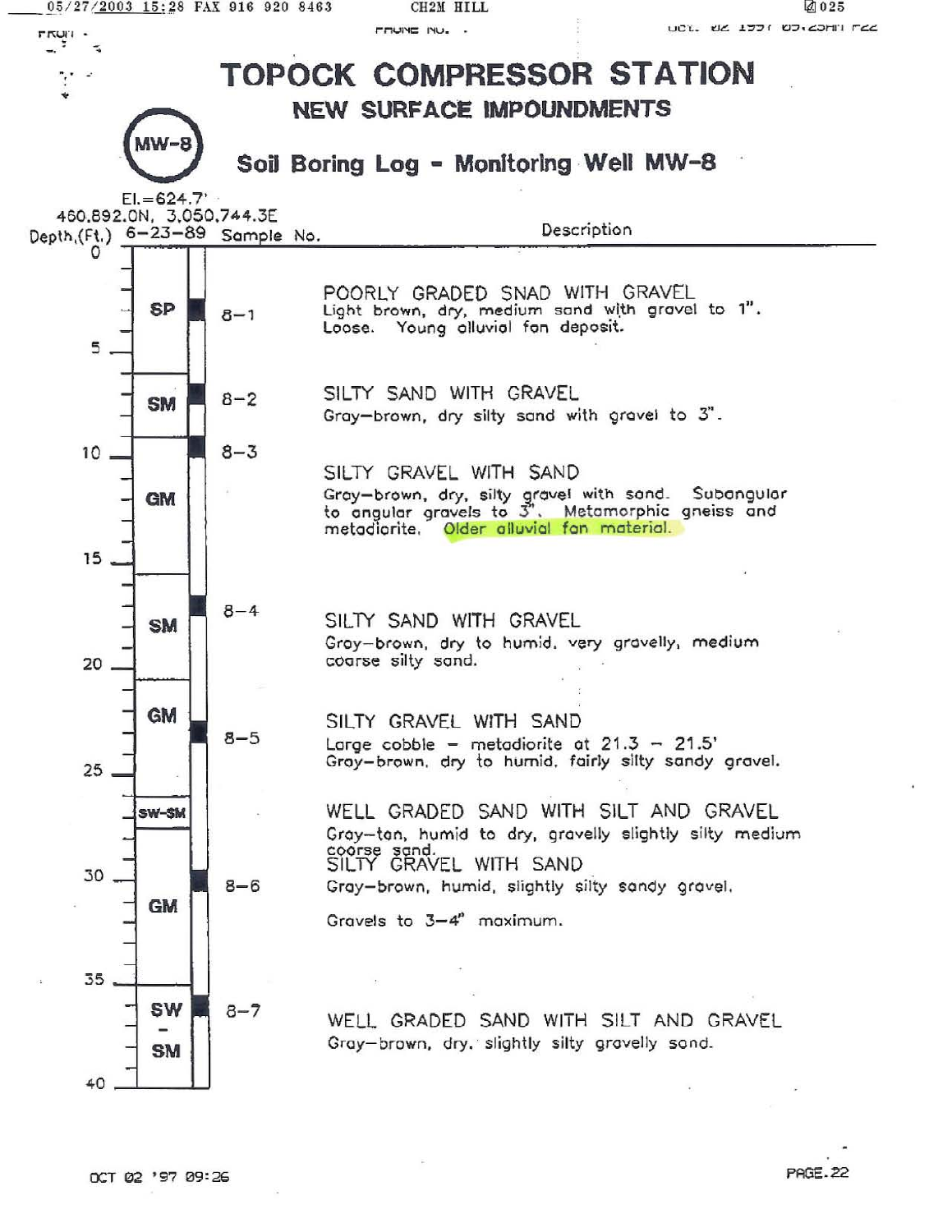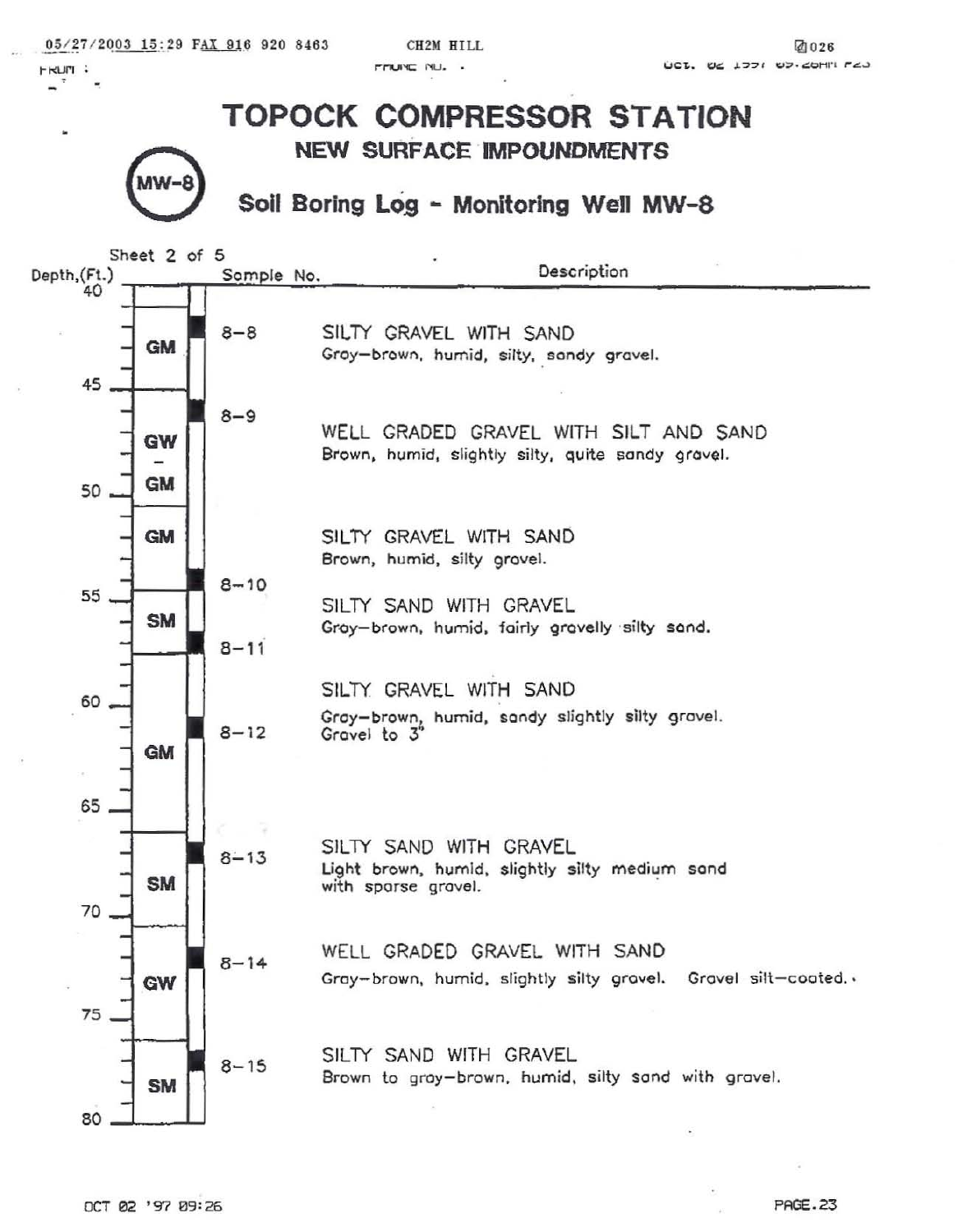05/27/2003 15:29 FAX 916 920 8463

**FRUIT .** 

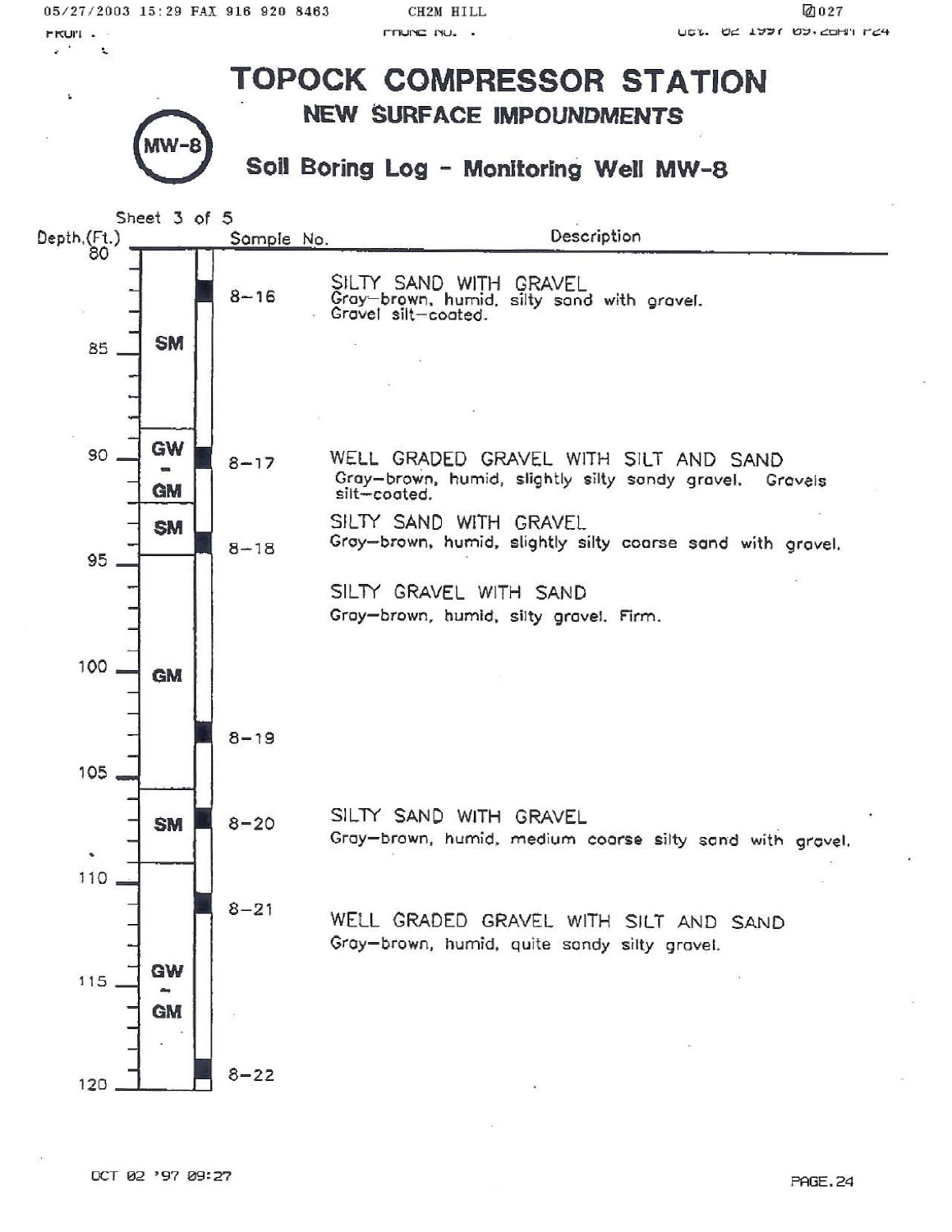